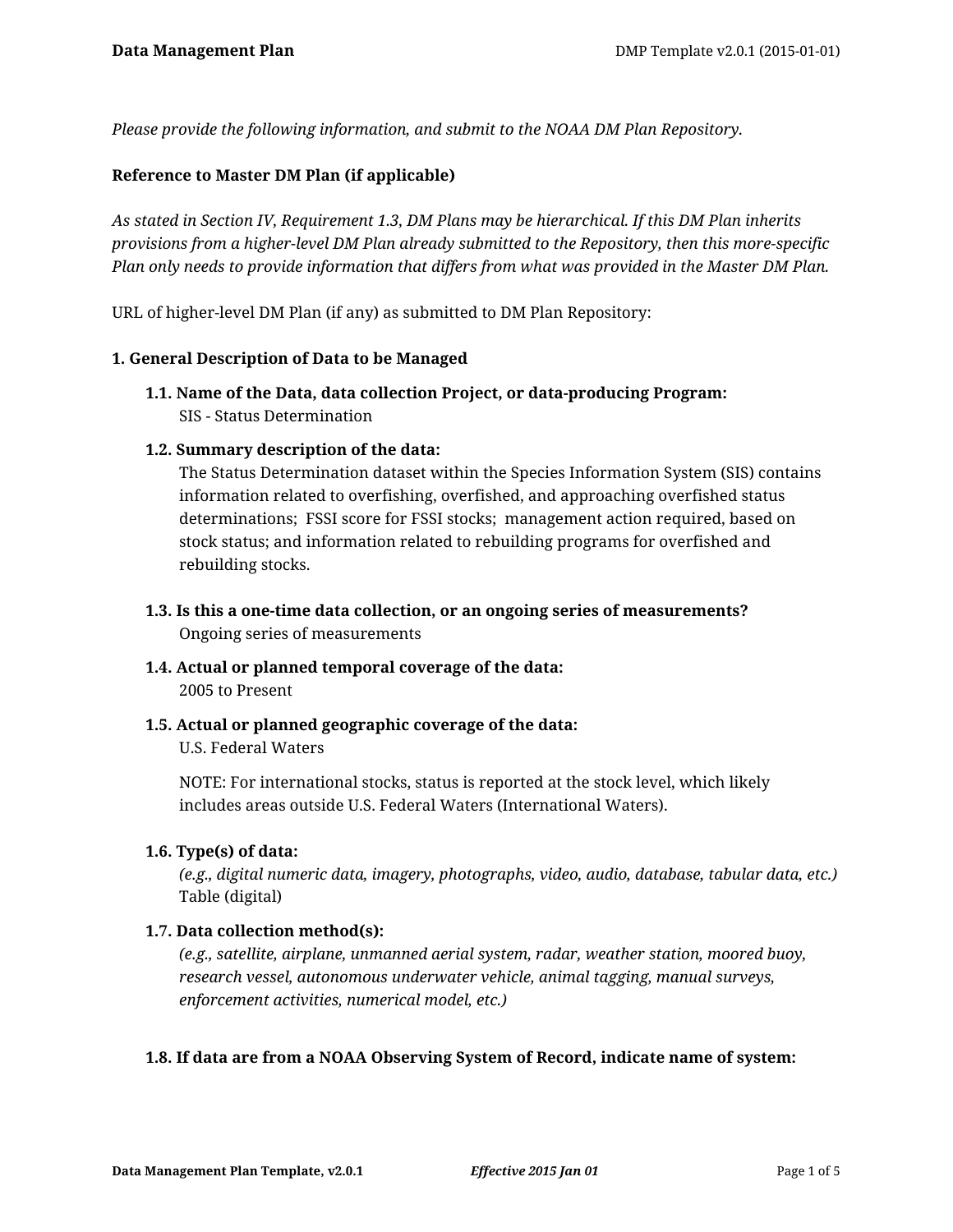### **1.8.1. If data are from another observing system, please specify:**

#### **2. Point of Contact for this Data Management Plan (author or maintainer)**

#### **2.1. Name:**

Jeffrey Vieser

**2.2. Title:** Metadata Contact

### **2.3. Affiliation or facility:**

**2.4. E-mail address:** jeffrey.vieser@noaa.gov

**2.5. Phone number:** 301-427-8112

# **3. Responsible Party for Data Management**

*Program Managers, or their designee, shall be responsible for assuring the proper management of the data produced by their Program. Please indicate the responsible party below.*

**3.1. Name:**

Jeffrey Vieser

**3.2. Title:** Data Steward

### **4. Resources**

*Programs must identify resources within their own budget for managing the data they produce.*

**4.1. Have resources for management of these data been identified?** No

# **4.2. Approximate percentage of the budget for these data devoted to data management ( specify percentage or "unknown"):**

Unknown

### **5. Data Lineage and Quality**

*NOAA has issued Information Quality Guidelines for ensuring and maximizing the quality, objectivity, utility, and integrity of information which it disseminates.*

# **5.1. Processing workflow of the data from collection or acquisition to making it publicly accessible**

*(describe or provide URL of description):*

Lineage Statement:

The Secretary of Commerce is required to determine the status of a stock (Section 304 (e)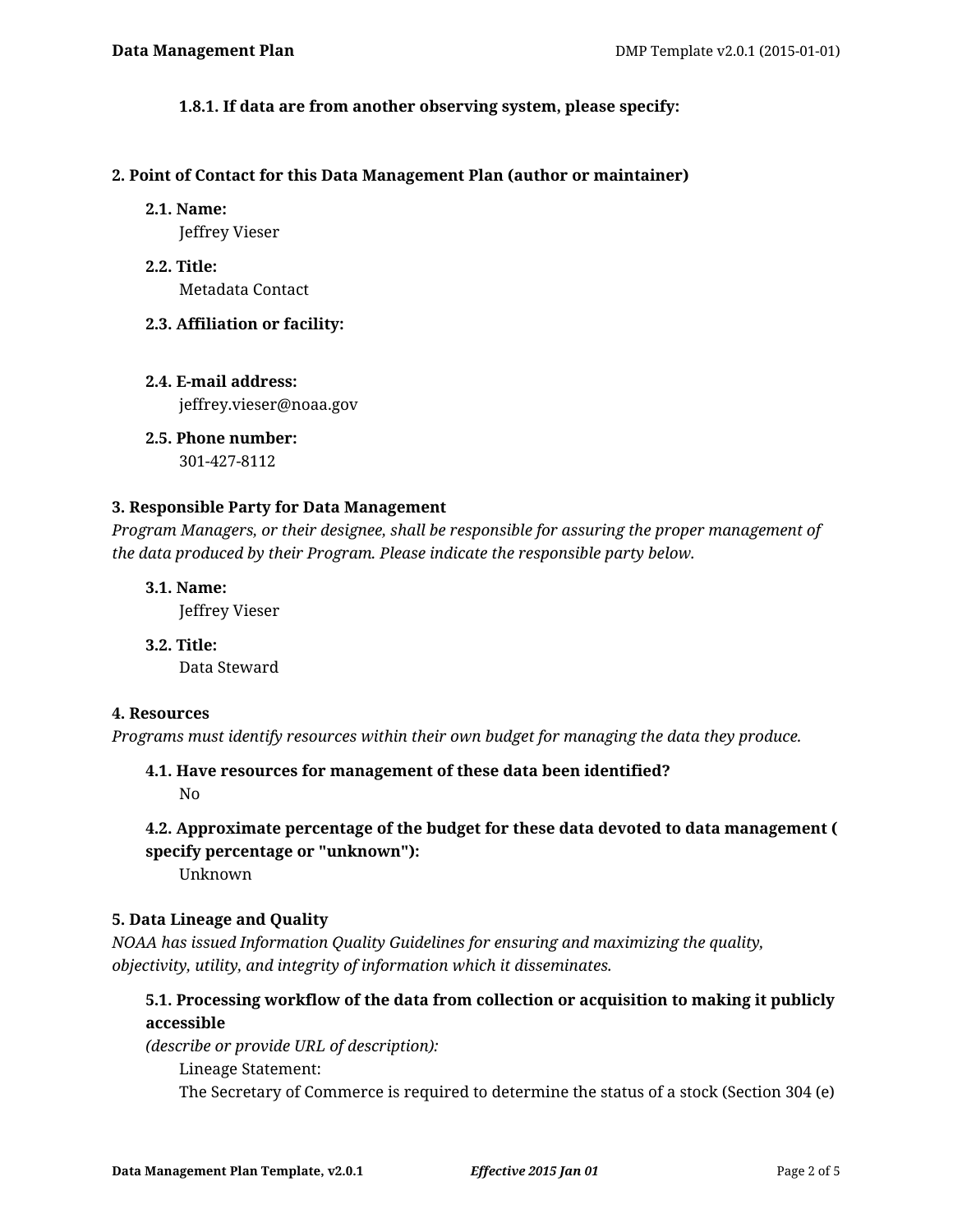of the Magnuson-Stevens Fishery Conservation and Management Act (MSA), and the guidelines for National Standard 1.) This authority has been delegated to the Assistant Administrator (AA) for NOAA Fisheries. Stock Status Decision Memos (DM) are used to make stock status determinations whenever stock status changes, or when a negative status (e.g. overfished, subject to overfishing) continues. Stock Status DMs differ from the DMs used for most fishery management actions because the status determination is being made by the AA based on a recommendation from the Regional Administrator or SF Office Director. 1. If the stock status has remained unchanged from previous determination, a stock status DM is not needed and a status determination record can be entered in SIS by the Regional Office (or HMS) after the stock assessment has been finalized and entered in SIS. 2. If the stock status determination for overfishing and/ or overfished is anticipated to change from previous determinations, the regional office ( or HMS) and Office of Sustainable Fisheries prepare a Decision Memo (DM). The Assistant Administrator (AA) determines the stock's status based on the Regional Administrator's / OSF Director's recommendation contained in the DM. 3. After the AA signs the DM determining the stock status: - Office of Sustainable Fisheries (OSF) will provide a signed copy of the DM to the regional office. - The Regional office sends the Council a signed notification letter with a cc to OSF for stocks that are subject to overfishing, overfished, or approaching an overfished condition. - The Regional office ( or HMS) enters status determination records in SIS. 4. The OSF publishes a notice in the Federal Register for stocks found to be subject to overfishing or overfished using information contained in the DM and Council notifications. 5. If a stock assessment does not include results that clearly indicate stock status, it may still contain sufficient information to reasonably make a determination. When an assessment does not provide adequate information for management advice (such as determining target fishing levels or rebuilding projections), but there is adequate data to support a status determination, the steps above are still followed.

# **5.1.1. If data at different stages of the workflow, or products derived from these data, are subject to a separate data management plan, provide reference to other plan:**

**5.2. Quality control procedures employed (describe or provide URL of description):** All regional personnel submit a signed document in accordance with the Data Quality Act, that the stock status information has undergone a pre-dissemination review.

# **6. Data Documentation**

*The EDMC Data Documentation Procedural Directive requires that NOAA data be well documented, specifies the use of ISO 19115 and related standards for documentation of new data, and provides links to resources and tools for metadata creation and validation.*

# **6.1. Does metadata comply with EDMC Data Documentation directive?** No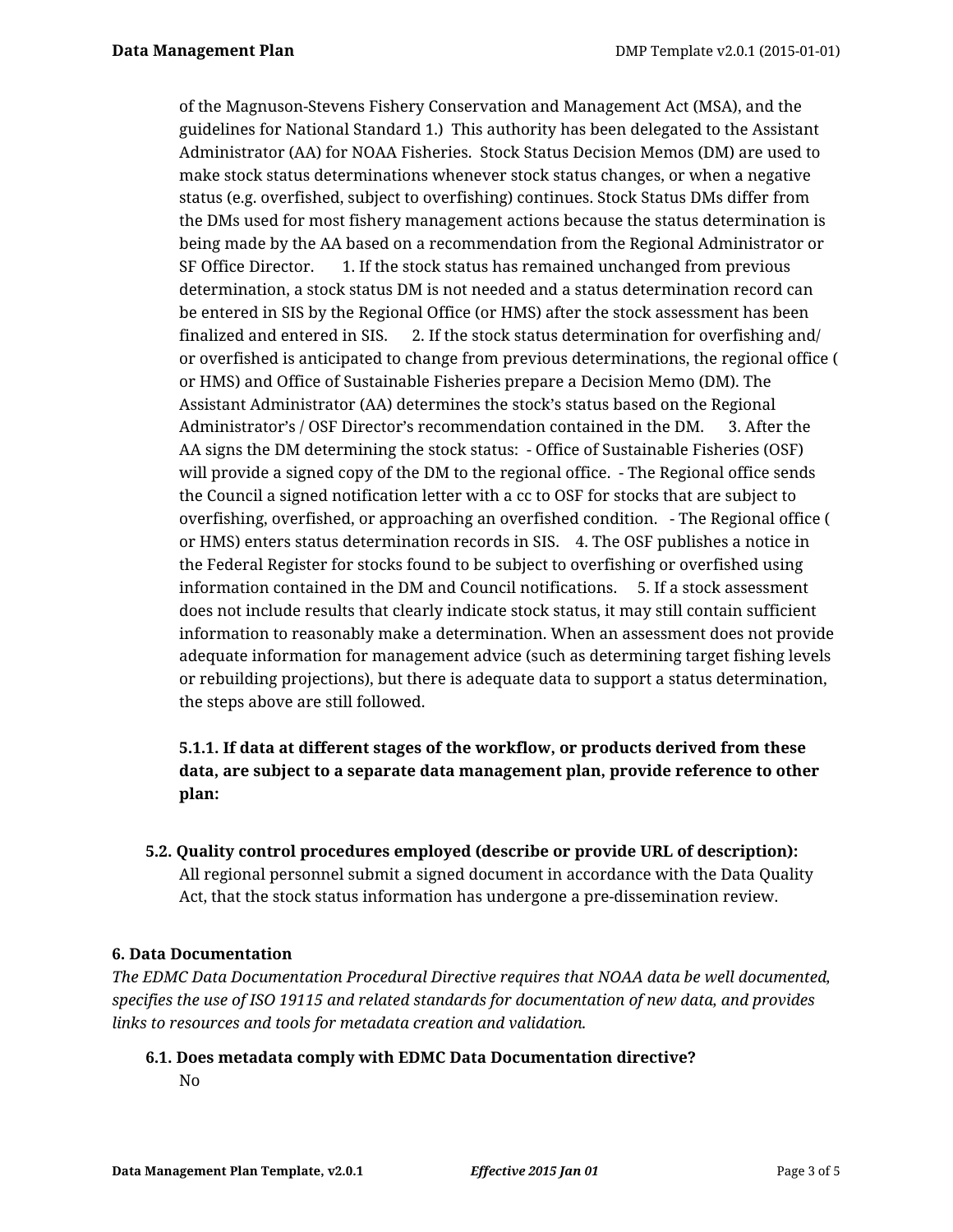# **6.1.1. If metadata are non-existent or non-compliant, please explain:**

- Missing/invalid information:
- 1.7. Data collection method(s)
- **6.2. Name of organization or facility providing metadata hosting:** NMFS Office of Science and Technology

# **6.2.1. If service is needed for metadata hosting, please indicate:**

# **6.3. URL of metadata folder or data catalog, if known:** https://www.fisheries.noaa.gov/inport/item/25954

# **6.4. Process for producing and maintaining metadata**

*(describe or provide URL of description):*

Metadata produced and maintained in accordance with the NOAA Data Documentation Procedural Directive: https://nosc.noaa.gov/EDMC/DAARWG/docs/EDMC\_PD-Data\_Documentation\_v1.pdf

### **7. Data Access**

*NAO 212-15 states that access to environmental data may only be restricted when distribution is explicitly limited by law, regulation, policy (such as those applicable to personally identifiable information or protected critical infrastructure information or proprietary trade information) or by security requirements. The EDMC Data Access Procedural Directive contains specific guidance, recommends the use of open-standard, interoperable, non-proprietary web services, provides information about resources and tools to enable data access, and includes a Waiver to be submitted to justify any approach other than full, unrestricted public access.*

# **7.1. Do these data comply with the Data Access directive?**

No

**7.1.1. If the data are not to be made available to the public at all, or with limitations, has a Waiver (Appendix A of Data Access directive) been filed?** No

**7.1.2. If there are limitations to public data access, describe how data are protected from unauthorized access or disclosure:**

No Restrictions

- **7.2. Name of organization of facility providing data access:** NMFS Office of Science and Technology (OST)
	- **7.2.1. If data hosting service is needed, please indicate:** Yes
	- **7.2.2. URL of data access service, if known:**
- **7.3. Data access methods or services offered:**